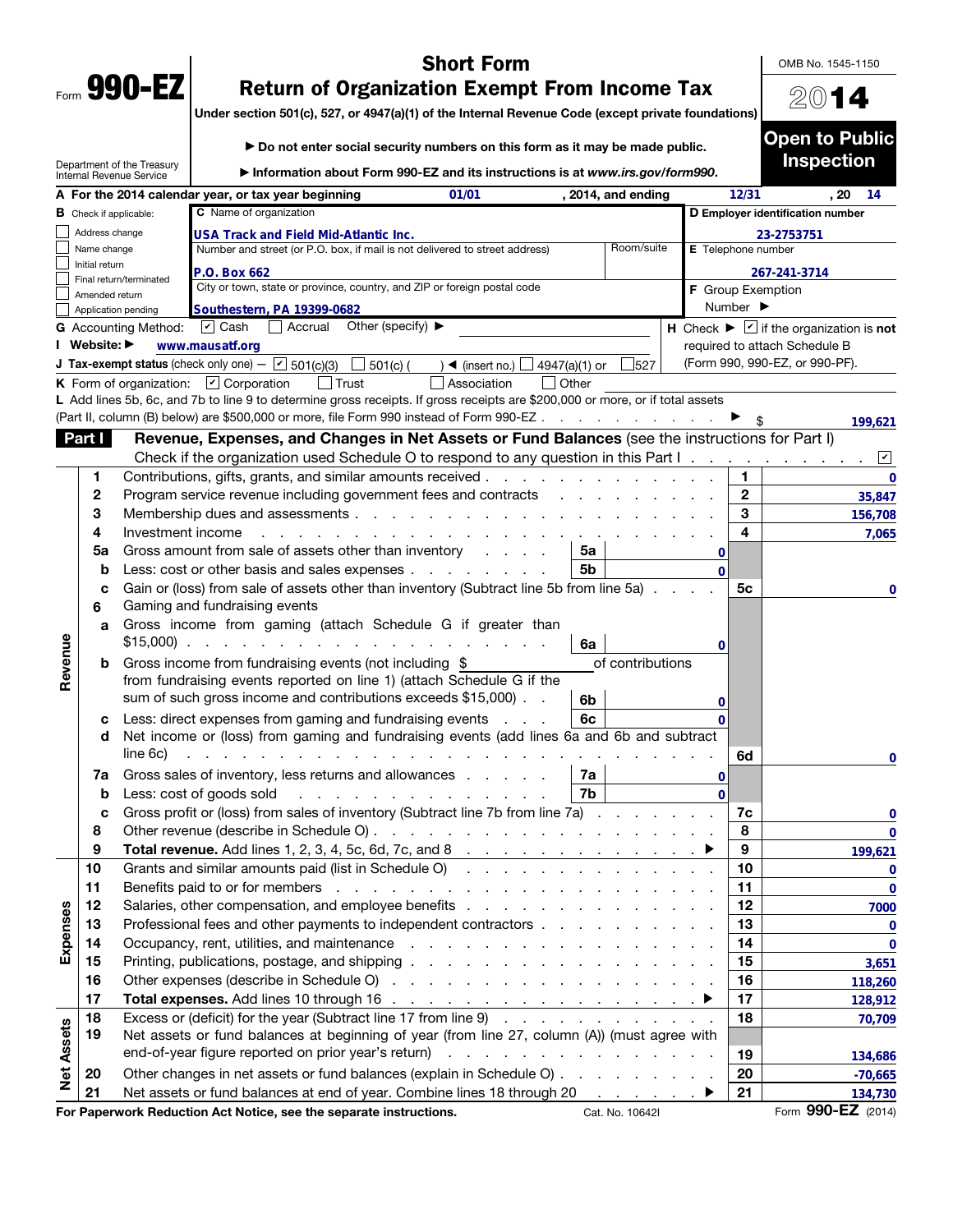|    | Form 990-EZ (2014)                                                                                                                                                                 |                                                      |                                                                   |                                                                                                  |            | Page 2                                                     |
|----|------------------------------------------------------------------------------------------------------------------------------------------------------------------------------------|------------------------------------------------------|-------------------------------------------------------------------|--------------------------------------------------------------------------------------------------|------------|------------------------------------------------------------|
|    | <b>Balance Sheets</b> (see the instructions for Part II)<br>Part II                                                                                                                |                                                      |                                                                   |                                                                                                  |            |                                                            |
|    | Check if the organization used Schedule O to respond to any question in this Part II                                                                                               |                                                      |                                                                   |                                                                                                  |            | $\vert\mathbf{v}\vert$                                     |
|    |                                                                                                                                                                                    |                                                      |                                                                   | (A) Beginning of year                                                                            |            | (B) End of year                                            |
| 22 | Cash, savings, and investments                                                                                                                                                     |                                                      |                                                                   | 133,298 22                                                                                       |            | 123,087                                                    |
| 23 | Land and buildings $\ldots$ $\ldots$ $\ldots$ $\ldots$                                                                                                                             |                                                      |                                                                   |                                                                                                  | $0$  23    | $\mathbf{0}$                                               |
| 24 | Other assets (describe in Schedule O)                                                                                                                                              |                                                      |                                                                   | 5,138 24                                                                                         |            | 11,643                                                     |
| 25 | Total assets                                                                                                                                                                       |                                                      |                                                                   | 138,436 25                                                                                       |            | 134,730                                                    |
| 26 | Total liabilities (describe in Schedule O)                                                                                                                                         |                                                      |                                                                   | $3,750$ 26                                                                                       |            | $\mathbf 0$                                                |
| 27 | Net assets or fund balances (line 27 of column (B) must agree with line 21)                                                                                                        |                                                      |                                                                   | 134,686 27                                                                                       |            | 134.730                                                    |
|    | Part III<br>Statement of Program Service Accomplishments (see the instructions for Part III)                                                                                       |                                                      |                                                                   |                                                                                                  |            |                                                            |
|    | Check if the organization used Schedule O to respond to any question in this Part III                                                                                              |                                                      |                                                                   | an an                                                                                            |            | <b>Expenses</b>                                            |
|    | What is the organization's primary exempt purpose?                                                                                                                                 | See Schedule O, Statement 1                          |                                                                   |                                                                                                  |            | (Required for section                                      |
|    | Describe the organization's program service accomplishments for each of its three largest program services,                                                                        |                                                      |                                                                   |                                                                                                  |            | $501(c)(3)$ and $501(c)(4)$<br>organizations; optional for |
|    | as measured by expenses. In a clear and concise manner, describe the services provided, the number of<br>persons benefited, and other relevant information for each program title. |                                                      |                                                                   |                                                                                                  |            | others.)                                                   |
| 28 | Provide sanctionsfor track meets and road races.                                                                                                                                   |                                                      |                                                                   |                                                                                                  |            |                                                            |
|    |                                                                                                                                                                                    |                                                      |                                                                   |                                                                                                  |            |                                                            |
|    | (Grants \$                                                                                                                                                                         |                                                      | ) If this amount includes foreign grants, check here              |                                                                                                  | 28a        | 22,285                                                     |
| 29 | Provide T&F championships, certify officials, organize road and off-road Grand Prix, participate in national                                                                       |                                                      |                                                                   |                                                                                                  |            |                                                            |
|    | convention, and process memberships                                                                                                                                                |                                                      |                                                                   |                                                                                                  |            |                                                            |
|    |                                                                                                                                                                                    |                                                      |                                                                   |                                                                                                  |            |                                                            |
|    | (Grants \$                                                                                                                                                                         |                                                      | ) If this amount includes foreign grants, check here              |                                                                                                  | 29a        | 87,461                                                     |
| 30 | Provide age group competiton indoor and outdoor; recognize achievements with awards                                                                                                |                                                      |                                                                   |                                                                                                  |            |                                                            |
|    |                                                                                                                                                                                    |                                                      |                                                                   |                                                                                                  |            |                                                            |
|    |                                                                                                                                                                                    |                                                      |                                                                   |                                                                                                  |            |                                                            |
|    | (Grants \$                                                                                                                                                                         |                                                      | ) If this amount includes foreign grants, check here              |                                                                                                  | <b>30a</b> | 19,165                                                     |
|    | 31 Other program services (describe in Schedule O)                                                                                                                                 | <u>.</u>                                             |                                                                   |                                                                                                  |            |                                                            |
|    | (Grants \$                                                                                                                                                                         |                                                      | ) If this amount includes foreign grants, check here              |                                                                                                  | 31a        | 0                                                          |
|    | 32 Total program service expenses (add lines 28a through 31a)                                                                                                                      |                                                      |                                                                   |                                                                                                  | 32         | 128,912                                                    |
|    | List of Officers, Directors, Trustees, and Key Employees (list each one even if not compensated—see the instructions for Part IV)<br><b>Part IV</b>                                |                                                      |                                                                   |                                                                                                  |            |                                                            |
|    | Check if the organization used Schedule O to respond to any question in this Part IV                                                                                               |                                                      | (c) Reportable                                                    | (d) Health benefits,                                                                             |            |                                                            |
|    | (a) Name and title                                                                                                                                                                 | (b) Average<br>hours per week<br>devoted to position | compensation<br>(Forms W-2/1099-MISC)<br>(if not paid, enter -0-) | contributions to employee (e) Estimated amount of<br>benefit plans, and<br>deferred compensation |            | other compensation                                         |
|    | Cynthia Young                                                                                                                                                                      |                                                      |                                                                   |                                                                                                  |            |                                                            |
|    | 7385 Rugby St. Philadelphia, PA 19138                                                                                                                                              | President, 10                                        |                                                                   |                                                                                                  |            |                                                            |
|    | <b>Mike Hemsley</b>                                                                                                                                                                |                                                      |                                                                   |                                                                                                  |            |                                                            |
|    | 636 Edmonds Ave Drexel Hill, PA 19026                                                                                                                                              | <b>Vice President, 5</b>                             |                                                                   |                                                                                                  |            |                                                            |
|    | <b>Paul Spencer</b>                                                                                                                                                                |                                                      |                                                                   |                                                                                                  |            |                                                            |
|    | 23 S. Wyoming Ave Ardmore, PA 19003                                                                                                                                                | Secretary, 5                                         |                                                                   |                                                                                                  |            |                                                            |
|    | <b>Annette White</b>                                                                                                                                                               | <b>Financial</b>                                     |                                                                   |                                                                                                  |            |                                                            |
|    | 1947 Georgian Rd Philadelphia, PA 19138                                                                                                                                            | Secretary, 5                                         |                                                                   |                                                                                                  |            |                                                            |
|    | <b>Rogers Glispy</b>                                                                                                                                                               |                                                      |                                                                   |                                                                                                  |            |                                                            |
|    | 111 Florence Ave Wilmington, DE 19803                                                                                                                                              | Treasurer, 5                                         |                                                                   |                                                                                                  |            |                                                            |
|    | <b>Doreen McCoubrie</b>                                                                                                                                                            | Memebrship &                                         |                                                                   |                                                                                                  |            |                                                            |
|    | 316 Greenhill Rd West Chester, PA 19380                                                                                                                                            | Sanctions, 15                                        |                                                                   |                                                                                                  |            | 7,000                                                      |
|    |                                                                                                                                                                                    |                                                      |                                                                   |                                                                                                  |            |                                                            |
|    |                                                                                                                                                                                    |                                                      |                                                                   |                                                                                                  |            |                                                            |
|    |                                                                                                                                                                                    |                                                      |                                                                   |                                                                                                  |            |                                                            |
|    |                                                                                                                                                                                    |                                                      |                                                                   |                                                                                                  |            |                                                            |
|    |                                                                                                                                                                                    |                                                      |                                                                   |                                                                                                  |            |                                                            |
|    |                                                                                                                                                                                    |                                                      |                                                                   |                                                                                                  |            |                                                            |
|    |                                                                                                                                                                                    |                                                      |                                                                   |                                                                                                  |            |                                                            |
|    |                                                                                                                                                                                    |                                                      |                                                                   |                                                                                                  |            |                                                            |
|    |                                                                                                                                                                                    |                                                      |                                                                   |                                                                                                  |            |                                                            |
|    |                                                                                                                                                                                    |                                                      |                                                                   |                                                                                                  |            |                                                            |
|    |                                                                                                                                                                                    |                                                      |                                                                   |                                                                                                  |            |                                                            |
|    |                                                                                                                                                                                    |                                                      |                                                                   |                                                                                                  |            |                                                            |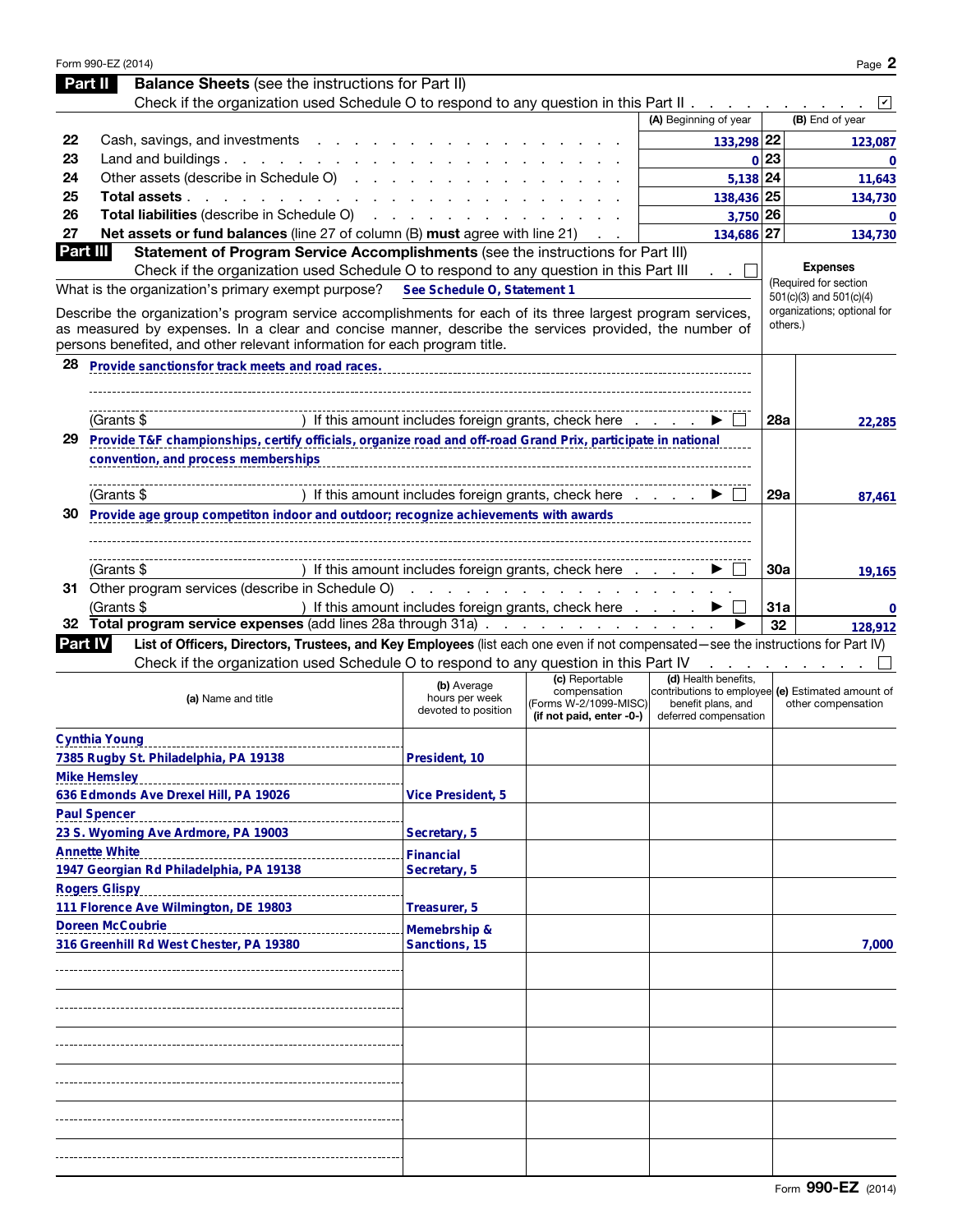|                          | Form 990-EZ (2014)                                                                                                                                                                                                                                                                                                                                                                                                                                                                                                              |                                    |            | Page 3         |
|--------------------------|---------------------------------------------------------------------------------------------------------------------------------------------------------------------------------------------------------------------------------------------------------------------------------------------------------------------------------------------------------------------------------------------------------------------------------------------------------------------------------------------------------------------------------|------------------------------------|------------|----------------|
| Part V                   | Other Information (Note the Schedule A and personal benefit contract statement requirements in the<br>instructions for Part V) Check if the organization used Schedule O to respond to any question in this Part V                                                                                                                                                                                                                                                                                                              |                                    |            |                |
| 33                       | Did the organization engage in any significant activity not previously reported to the IRS? If "Yes," provide a                                                                                                                                                                                                                                                                                                                                                                                                                 | 33                                 | <b>Yes</b> | <b>No</b><br>V |
| 34                       | Were any significant changes made to the organizing or governing documents? If "Yes," attach a conformed<br>copy of the amended documents if they reflect a change to the organization's name. Otherwise, explain the<br>change on Schedule O (see instructions)                                                                                                                                                                                                                                                                | 34                                 |            | V              |
| 35a                      | Did the organization have unrelated business gross income of \$1,000 or more during the year from business<br>activities (such as those reported on lines 2, 6a, and 7a, among others)?                                                                                                                                                                                                                                                                                                                                         | 35a                                |            | V              |
| b<br>C                   | If "Yes," to line 35a, has the organization filed a Form 990-T for the year? If "No," provide an explanation in Schedule O<br>Was the organization a section 501(c)(4), 501(c)(5), or 501(c)(6) organization subject to section 6033(e) notice,<br>reporting, and proxy tax requirements during the year? If "Yes," complete Schedule C, Part III                                                                                                                                                                               | 35 <sub>b</sub><br>35 <sub>c</sub> |            | V              |
| 36                       | Did the organization undergo a liquidation, dissolution, termination, or significant disposition of net assets<br>during the year? If "Yes," complete applicable parts of Schedule N                                                                                                                                                                                                                                                                                                                                            | 36                                 |            | V              |
| 37a<br>b                 | Enter amount of political expenditures, direct or indirect, as described in the instructions $\blacktriangleright$   37a<br>$\mathbf{0}$<br>Did the organization file Form 1120-POL for this year?                                                                                                                                                                                                                                                                                                                              | 37b                                |            | V              |
| 38a                      | Did the organization borrow from, or make any loans to, any officer, director, trustee, or key employee or were<br>any such loans made in a prior year and still outstanding at the end of the tax year covered by this return?                                                                                                                                                                                                                                                                                                 | 38a                                |            | V              |
| b<br>39<br>а<br>b<br>40a | If "Yes," complete Schedule L, Part II and enter the total amount involved<br>38 <sub>b</sub><br>Section 501(c)(7) organizations. Enter:<br>Initiation fees and capital contributions included on line 9<br>39a<br>Gross receipts, included on line 9, for public use of club facilities<br>39b<br>and a state of the state<br>Section 501(c)(3) organizations. Enter amount of tax imposed on the organization during the year under:<br>section 4911 ▶<br>$\overline{0}$ ; section 4912<br>$\overline{0}$ : section 4955<br>0 |                                    |            |                |
| b                        | Section 501(c)(3), 501(c)(4), and 501(c)(29) organizations. Did the organization engage in any section 4958<br>excess benefit transaction during the year, or did it engage in an excess benefit transaction in a prior year<br>that has not been reported on any of its prior Forms 990 or 990-EZ? If "Yes," complete Schedule L, Part I                                                                                                                                                                                       | 40b                                |            | v              |
| d                        | Section 501(c)(3), 501(c)(4), and 501(c)(29) organizations. Enter amount of tax imposed<br>on organization managers or disqualified persons during the year under sections 4912,<br>4955, and 4958<br>the contract of the contract of the contract of the contract of the contract of the contract of the contract of<br>0<br>Section 501(c)(3), 501(c)(4), and 501(c)(29) organizations. Enter amount of tax on line<br>0                                                                                                      |                                    |            |                |
| е                        | All organizations. At any time during the tax year, was the organization a party to a prohibited tax shelter<br>transaction? If "Yes," complete Form 8886-T                                                                                                                                                                                                                                                                                                                                                                     | 40e                                |            |                |
| 41                       | List the states with which a copy of this return is filed $\blacktriangleright$                                                                                                                                                                                                                                                                                                                                                                                                                                                 |                                    |            |                |
| 42a                      | The organization's books are in care of ▶ Rogers L. Glispy<br>material content content content content content of books are in care of P. Rogers L. Glispy<br>Telephone no. ▶<br>Located at ▶ 111 Florence Ave Wilmington, DE<br>$ZIP + 4$                                                                                                                                                                                                                                                                                      | 267-241-3714                       | 19803-2337 |                |
|                          |                                                                                                                                                                                                                                                                                                                                                                                                                                                                                                                                 |                                    | Yes   No   |                |
|                          | a financial account in a foreign country (such as a bank account, securities account, or other financial account)?<br>If "Yes," enter the name of the foreign country: ▶<br>See the instructions for exceptions and filing requirements for FinCEN Form 114, Report of Foreign Bank and<br>Financial Accounts (FBAR).                                                                                                                                                                                                           | 42b                                |            | V              |
|                          | At any time during the calendar year, did the organization maintain an office outside the U.S.?<br>If "Yes," enter the name of the foreign country: ▶                                                                                                                                                                                                                                                                                                                                                                           | 42c                                |            | V              |
| 43                       | Section 4947(a)(1) nonexempt charitable trusts filing Form 990-EZ in lieu of Form 1041-Check here<br>and enter the amount of tax-exempt interest received or accrued during the tax year $\ldots$ $\ldots$<br>43                                                                                                                                                                                                                                                                                                                |                                    |            | $\sim$         |
| 44a                      | Did the organization maintain any donor advised funds during the year? If "Yes," Form 990 must be                                                                                                                                                                                                                                                                                                                                                                                                                               |                                    | Yes        | No             |
| b                        | Did the organization operate one or more hospital facilities during the year? If "Yes," Form 990 must be<br>completed instead of Form 990-EZ                                                                                                                                                                                                                                                                                                                                                                                    | 44a                                |            | V              |
| c                        | Did the organization receive any payments for indoor tanning services during the year?                                                                                                                                                                                                                                                                                                                                                                                                                                          | 44b<br>44c                         |            | V<br>V         |
| d                        | If "Yes" to line 44c, has the organization filed a Form 720 to report these payments? If "No," provide an<br>explanation in Schedule O<br>والمتعاون والمتعاون والمتعاون والمتعاون والمتعاونة والمتعاونة والمتعاونة والمتعاونة والمتعاونة                                                                                                                                                                                                                                                                                        | 44d                                |            |                |
| 45а                      | Did the organization have a controlled entity within the meaning of section 512(b)(13)?                                                                                                                                                                                                                                                                                                                                                                                                                                         | 45a                                |            | V              |
| b                        | Did the organization receive any payment from or engage in any transaction with a controlled entity within the<br>meaning of section 512(b)(13)? If "Yes," Form 990 and Schedule R may need to be completed instead of<br>Form 990-EZ (see instructions) $\ldots$ $\ldots$ $\ldots$ $\ldots$ $\ldots$ $\ldots$ $\ldots$ $\ldots$ $\ldots$ $\ldots$ $\ldots$                                                                                                                                                                     | 45b                                |            |                |

Form 990-EZ (2014)